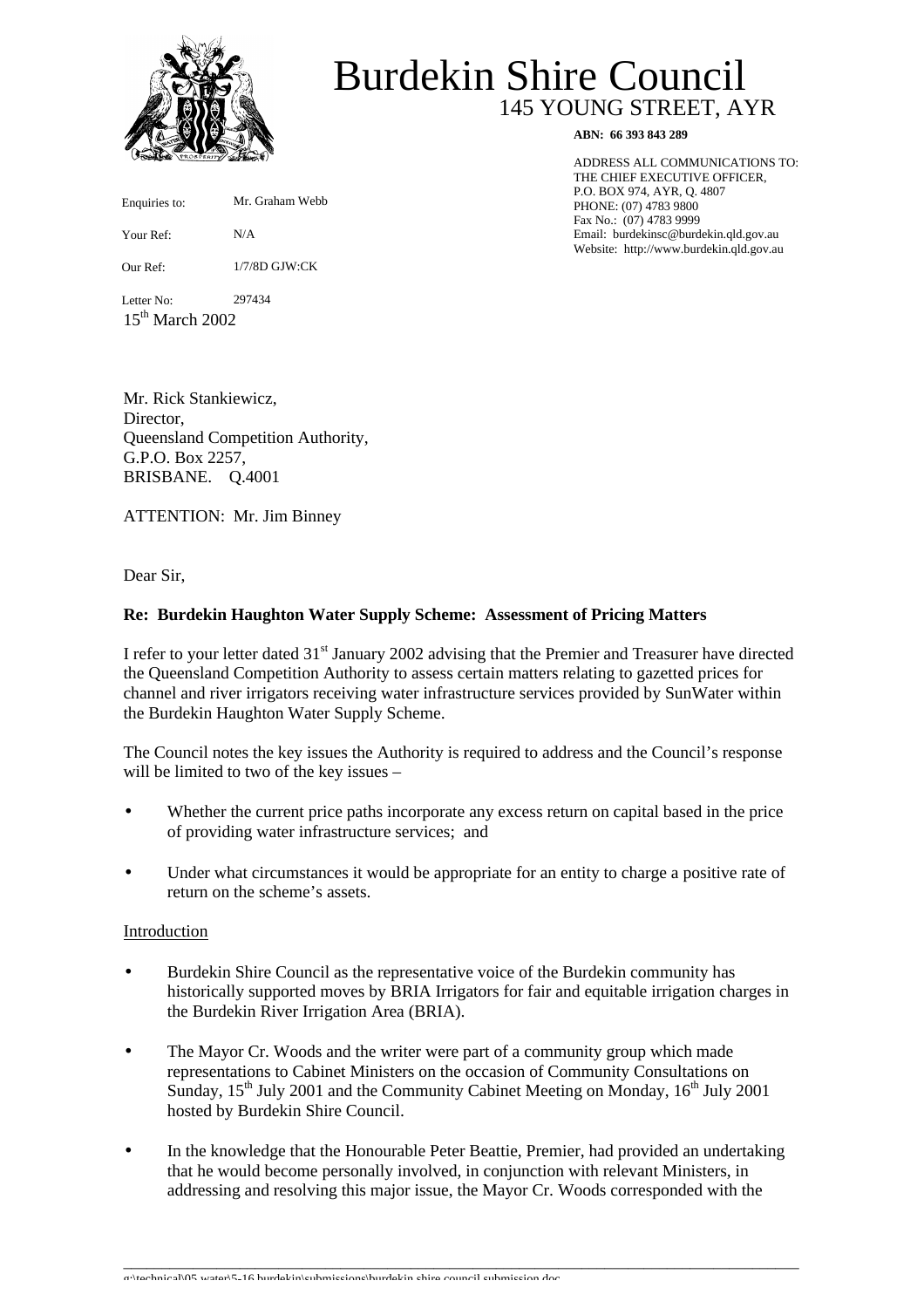Premier (letter 3<sup>rd</sup> October 2001) urging him to refer the matter to the Australian Competition and Consumer Commission or the Queensland Competition Authority for investigation.

• Council is pleased that all parties have accepted that your Authority is the appropriate body to investigate and resolve this matter noting that your final report will be completed by  $30<sup>th</sup>$ September 2002.

## The Burdekin Irrigators Submission and the Issue of Outstanding Water Bill Repayments to **SunWater**

- In dealings between Council and Burdekin Irrigators and also from newspaper reports, the Burdekin Shire Council is aware from decisions made in January this year that Burdekin Irrigators have generally accepted the Government deal which includes a Queensland Competition Authority Review of SunWater charges, ending a year long dispute over water prices.
- Although the Council has not obtained a copy of Burdekin Irrigators submission to your Authority, Council, from its dealing with the representative voice of the 270 Irrigators in the BRIA, does not wish to compromise any facts and circumstances relied on by the Irrigators in supporting a review of their water charges.
- The Mayor and I have been briefed on all aspects of the Irrigators case, including research carried out on behalf of the Irrigators comparing this district's charges with other areas. Council is satisfied that given National Competition principles were followed in determining fairness and equity in developing charging policies for irrigation areas in Queensland by SunWater, clearly on the figures provided to Council, Burdekin Irrigators are paying above full cost recovery for irrigation water supplies.

Addressing the Key Issues – Council's Assessment on the Capital Return to the State Government in respect of the Development of the BRIA

- The Burdekin Shire Council prepared a detailed response to the Queensland Parliamentary Public Works Committee on the Review of the Burdekin River Project. Together with Burdekin Irrigators, the Mayor Cr. Woods and I made a detailed submission to Public Hearings at the Burdekin Shire Council Chambers on 20<sup>th</sup> November 2001.
- A copy of Council's submission is attached to assist your Authority in forming an opinion on the extent of capital return to the Government from the development and in particular, the ongoing costs to the Burdekin Shire Council and Burdekin community in future capital and maintenance costs for a major road and infrastructure network in the area.
- The Council is prepared to learn from the past and the optimistic projections for the Burdekin River Project. The detailed submission attached, provides constructive comments supporting a joint commitment by the State Government and the Burdekin Shire Council to the ongoing productivity, quality and sustainability of land, water, industry, the environment and agricultural production in the Burdekin.
- In terms of an overall performance rating of the Burdekin River project based on community satisfaction survey criteria i.e. ranking the project – Very Good, Good, Satisfactory, Poor or Very Poor, the Burdekin Shire Council's report card ranks the Burdekin River project at best "Satisfactory".